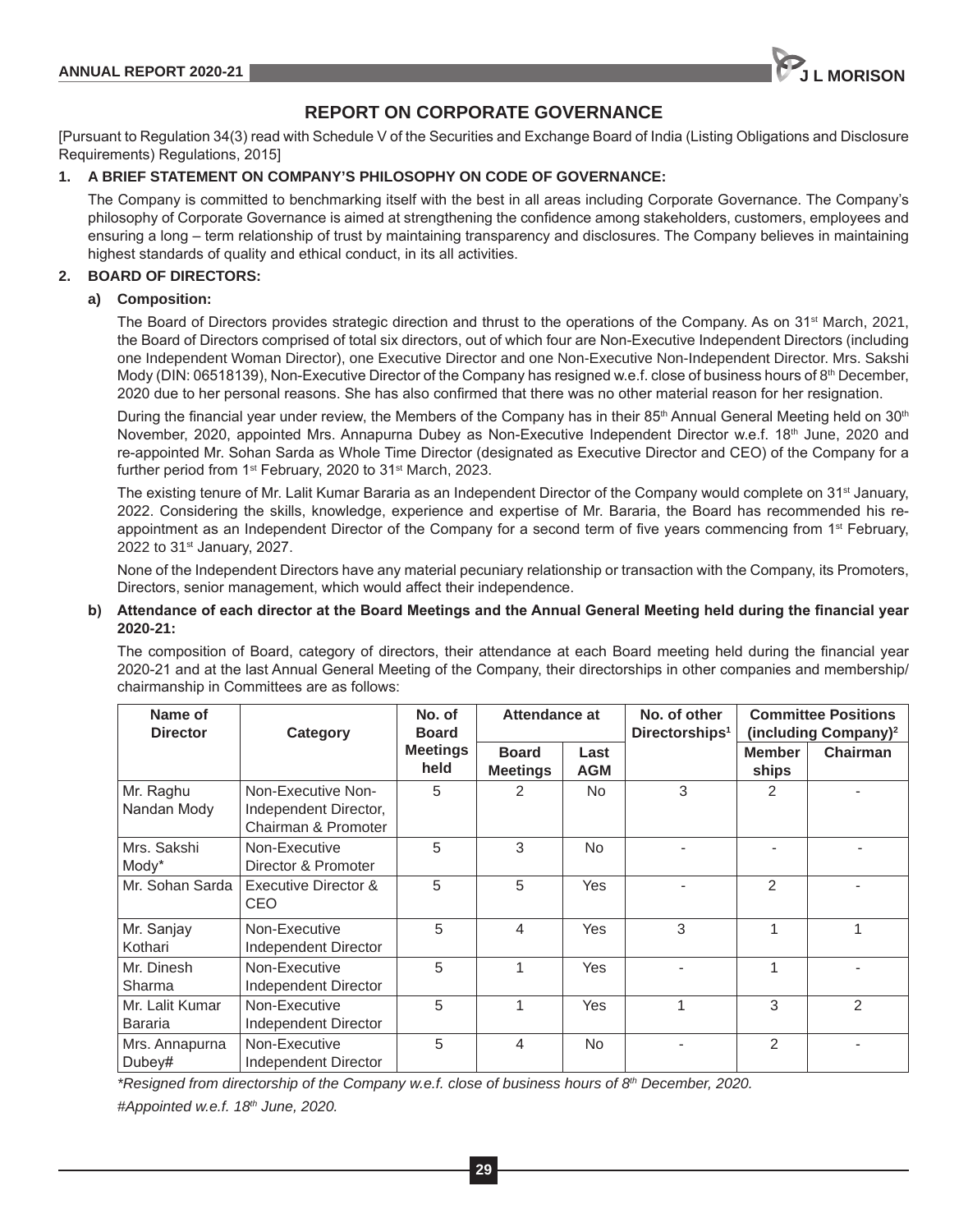

*Notes:*

- 1. *The directorship held by directors as mentioned above, do not include directorships in foreign companies, Companies incorporated under Section 8 of the Companies Act, 2013 and private limited companies.*
- 2. *Membership/Chairmanship of only Audit Committee and Stakeholders' Relationship Committee of all Public Limited Companies/subsidiary of public companies have been considered.*
- **c) Directorship held in other listed entities and category of directorship as on 31st March, 2021:**

| Name of the Director                                            | Directorship in other listed entities<br>(Category of directorship)     |
|-----------------------------------------------------------------|-------------------------------------------------------------------------|
| Mr. Raghu Nandan Mody<br>(Non-Executive Chairman & Promoter)    | <b>Hindustan Composites Limited</b><br>(Chairman & Whole Time Director) |
| Mr. Sohan Sarda<br>(Executive Director & CEO)                   | <b>NIL</b>                                                              |
| Mr. Sanjay Kothari<br>(Non-Executive Independent Director)      | International Conveyors Limited<br>(Non-Executive Independent Director) |
| Mr. Dinesh Sharma<br>(Non-Executive Independent Director)       | <b>NIL</b>                                                              |
| Mr. Lalit Kumar Bararia<br>(Non-Executive Independent Director) | Hindustan Composites Limited<br>(Non-Executive Independent Director)    |
| Mrs. Annapurna Dubey<br>(Non-Executive Independent Director)    | <b>NIL</b>                                                              |

# **d) Number and date of Board Meetings held:**

Five board meetings were held during the financial year 2020-21. The dates on which the meetings were held are as follows:

| Date of Board Meeting          | <b>Strength of the Board</b> | No. of directors present |
|--------------------------------|------------------------------|--------------------------|
| 30th June, 2020                |                              |                          |
| 10 <sup>th</sup> July, 2020    |                              |                          |
| 18 <sup>th</sup> August, 2020  |                              |                          |
| 3rd November, 2020             |                              |                          |
| 29 <sup>th</sup> January, 2021 |                              |                          |

# **e) Disclosure of relationship between directors** *inter se***:**

None of the directors of the Company are related *inter-se* to any other except Mrs. Sakshi Mody, who is grand daughter-inlaw of Mr. Raghu Nandan Mody, Chairman of the Company. Mrs. Sakshi Mody resigned from directorship of the Company w.e.f. close of business hours of 8th December, 2020.

# **f) Number of shares and convertible instruments held by non-executive directors:**

Mr. Raghu Nandan Mody, Non-Executive Director holds 250 equity shares of Rs. 10/- each of the Company.

None of the other non-executive directors are holding any shares or convertible instruments in the Company.

# **g) Weblink where details of familiarization programmes imparted to Independent Directors is disclosed:**

The details of the programmes for familiarization of Independent Directors with the Company, their roles, rights, responsibilities in the Company, nature of the industry in which the Company operates, business model of the Company are disclosed on the Company's website at the link: https://www.jlmorison.com/investors-relations/#POLICIES

# **h) Key Board qualifications, expertise and attributes:**

The Company is engaged in manufacturing and distribution of fast-moving consumer goods/personal care products like range of Baby care products, hair color and oral care products.

The Board comprises qualified members who bring in the required skills, competence and expertise that allow them to make effective contributions to the Board and its committees. The Board members are committed to ensuring that Company's Board is in compliance with the highest standards of corporate governance.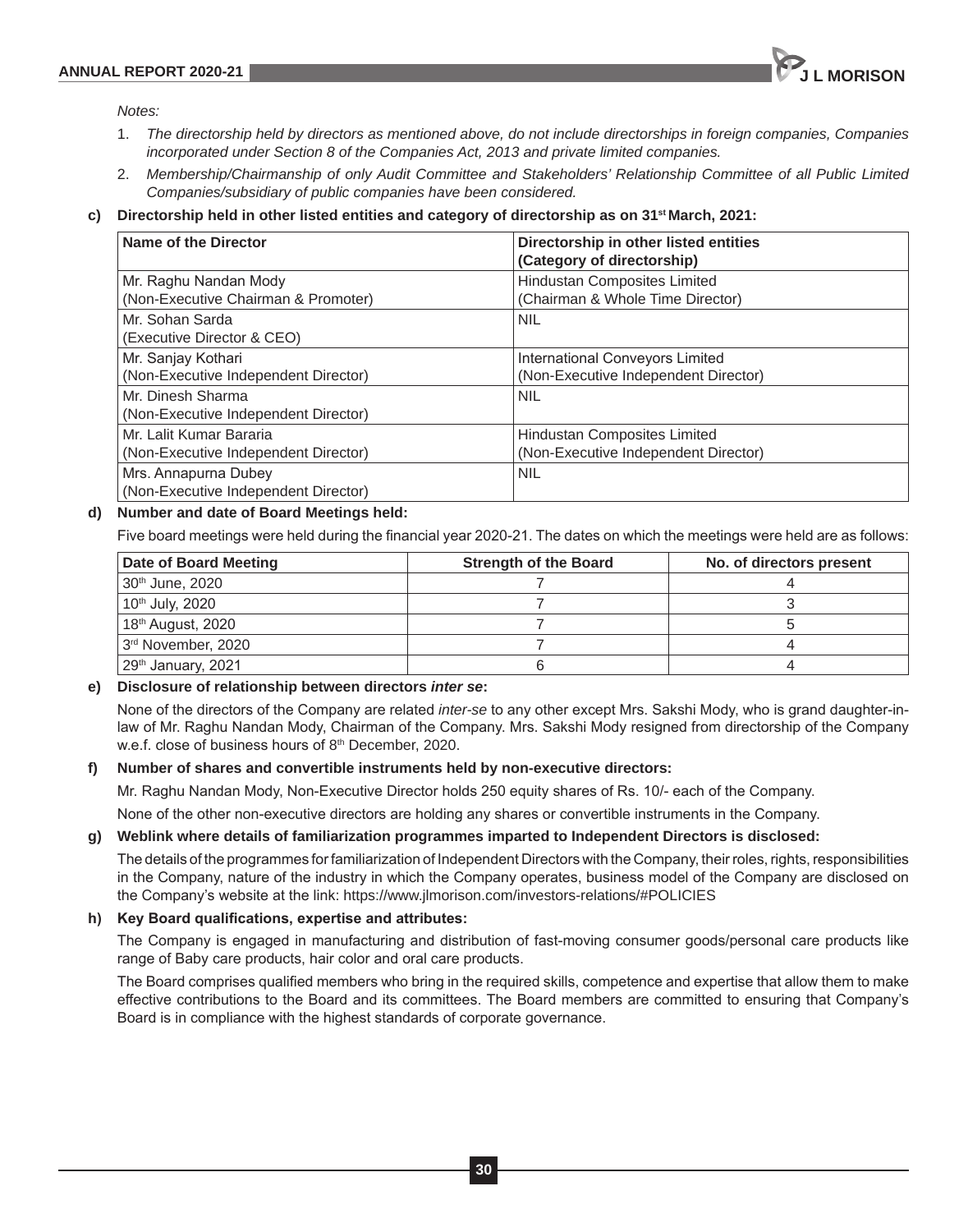The following is the list of core skills/expertise/competencies identified by the Board of Directors as required in the context of the Company's business for it to function effectively, efficiently and those available with the Board as a whole and the specific areas of focus or expertise of individual board members have been highlighted hereunder:

| Core skills / competencies /                                                                                                                                                                                                                                                                                    | <b>Name of Directors</b> |                              |                          |                                             |                                       |                                   |
|-----------------------------------------------------------------------------------------------------------------------------------------------------------------------------------------------------------------------------------------------------------------------------------------------------------------|--------------------------|------------------------------|--------------------------|---------------------------------------------|---------------------------------------|-----------------------------------|
| <b>Expertise and Description</b>                                                                                                                                                                                                                                                                                | Mr.<br>Raghu<br>Mody     | Mr.<br>Sohan<br><b>Sarda</b> | Mr.<br>Sanjay<br>Kothari | Mr. Lalit<br><b>Kumar</b><br><b>Bararia</b> | Mr.<br><b>Dinesh</b><br><b>Sharma</b> | Mrs.<br>Annapurna<br><b>Dubey</b> |
| <b>Sales &amp; Marketing:</b> Experience in developing strategies<br>to grow sales and market share and marketing<br>management with ability to evaluate opportunities based<br>on current and prospective scenario.                                                                                            | V                        |                              |                          |                                             |                                       |                                   |
| <b>Global Business experience:</b><br>Experience in leading businesses in different geographies/<br>markets around the world with an understanding of<br>diverse business environments, economic conditions,<br>cultures, and regulatory frameworks, and a broad<br>perspective on global market opportunities. |                          |                              |                          |                                             |                                       |                                   |
| General Management /Governance: Strategic thinking,<br>decision making and protect interest of all stakeholders;                                                                                                                                                                                                | V                        |                              |                          |                                             |                                       |                                   |
| <b>Financial skills:</b> Understanding the financial statements,<br>financial controls, risk management, funding, financial<br>reporting process, mergers and acquisition, etc.                                                                                                                                 | V                        | ✓                            |                          |                                             |                                       |                                   |
| <b>Professional &amp; Technical Skills:</b> Technical<br>and<br>professional skills and knowledge including legal and<br>regulatory aspects.                                                                                                                                                                    | V                        | ✔                            |                          |                                             |                                       |                                   |

# **i) Declaration by the Board:**

In the opinion of the Board of Directors of the Company, the Independent Directors fulfil the conditions specified in Section 149(6) of the Act and Regulation 16(1)(b) and Regulation 25(8) of the SEBI (Listing Obligations and Disclosure Requirements) Regulations, 2015 and they are independent of the management.

Further, all the Independent Directors of the Company have affirmed compliance with Rule 6(3) of the Companies (Appointment and Qualification of Directors) Rules, 2014, regarding enrolment in the Data Bank for Independent Directors as required under Notification dated 22<sup>nd</sup> October, 2019 issued by the Ministry of Corporate Affairs in this regard.

None of the Independent Director serves as Independent Director in more than limits prescribed under Regulation 17(A) of SEBI (Listing Obligations and Disclosure Requirements) Regulations, 2015.

# **j) Reason of resignation of Independent Director:**

During the financial year 2020-21, none of the Independent Directors have resigned from the Board of Directors of the Company.

# **3. AUDIT COMMITTEE:**

Pursuant to the provisions of Section 177 of Companies Act, 2013 and Regulation 18 of the SEBI (Listing Obligations and Disclosure Requirements) Regulations, 2015, the Board of Directors has duly constituted the Audit Committee. Majority of the members of the Committee, including Chairman, are Independent Directors.

# **a) Brief description of terms of reference:**

The Broad terms and reference of Audit Committee are to review the financial statements before submission to Board, to review reports of the Internal Auditors and to review the weakness in internal controls reported by Internal and Statutory Auditors and to appoint and review the remuneration of Internal and Statutory Auditors. In addition, the powers and role of the Audit Committee are as laid down under Regulation 18 and Schedule II Part C of the SEBI (Listing Obligations and Disclosure Requirements) Regulations, 2015 read with Section 177 of the Companies Act, 2013.

# **b) Composition:**

During the financial year 2020-21, the Audit Committee was reconstituted. Mrs. Annapurna Dubey, Non-Executive Independent Director was appointed as member of the Committee effective from  $18<sup>th</sup>$  June, 2020. As on 31<sup>st</sup> March, 2021, the Audit Committee comprised of Mr. Sanjay Kothari as Chairman of the Committee, Mr. Sohan Sarda, Mr. Dinesh Sharma, Mr. Lalit Kumar Bararia and Mrs. Annapurna Dubey as its members. All members of the Audit Committee are financially literate and have related financial management expertise by virtue of their comparable experience and background. The partners/authorised representatives of Statutory Auditors and Internal Auditors are invited to the meetings of the Audit Committee, as and when required.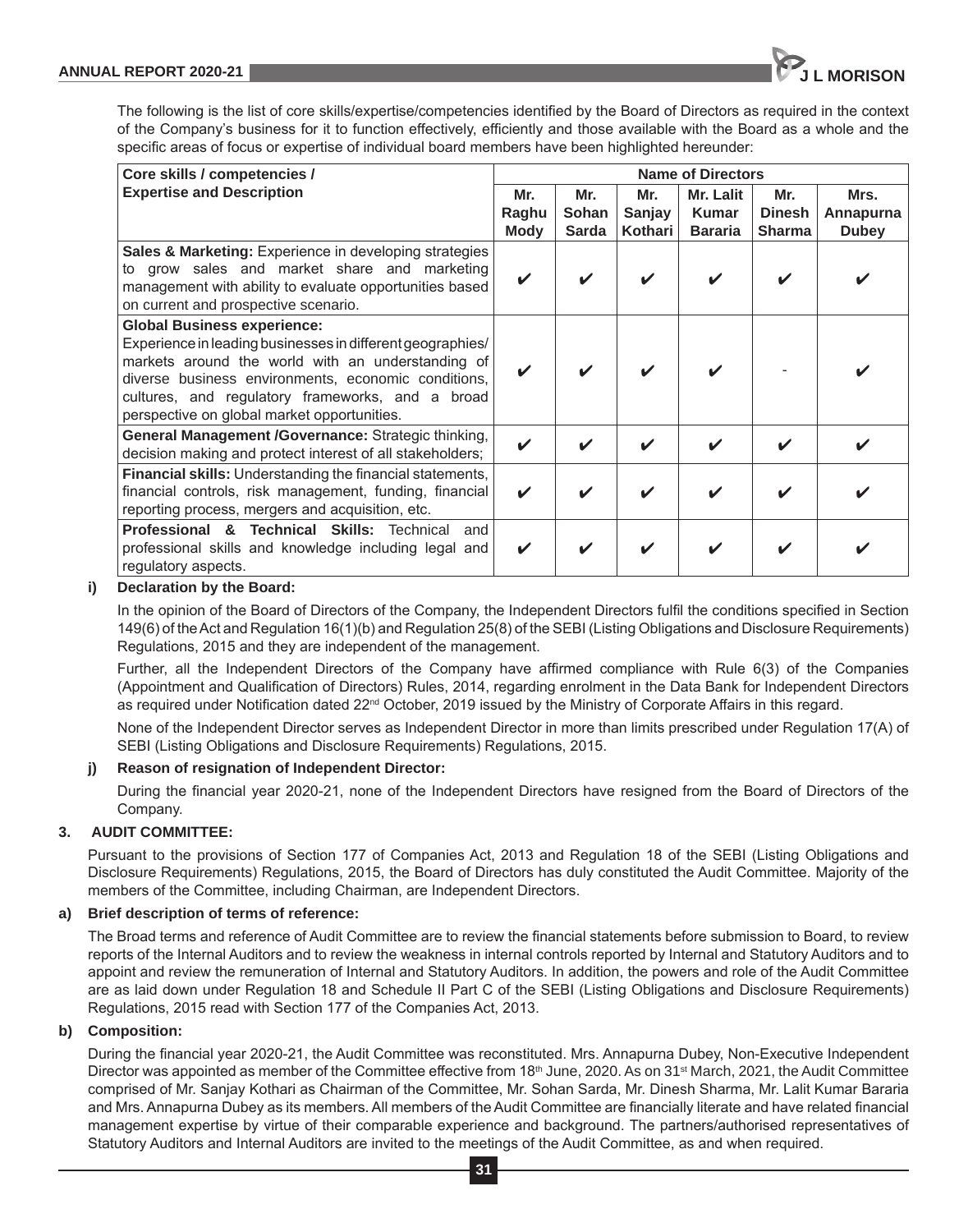

The Company Secretary and Compliance Officer of the Company acts as Secretary to the Committee.

# **c) Meetings and attendance during the financial year:**

The Audit Committee met four (4) times viz.  $30<sup>th</sup>$  June, 2020, 18<sup>th</sup> August, 2020, 3<sup>rd</sup> November, 2020 and 29<sup>th</sup> January, 2021 during the financial year under review. The number of meetings attended by each member during the financial year ended 31<sup>st</sup> March, 2021 are as follows:

| Name of the member        | <b>Designation</b><br>No. of Meetings |             |                 |
|---------------------------|---------------------------------------|-------------|-----------------|
|                           |                                       | <b>Held</b> | <b>Attended</b> |
| Mr. Sanjay Kothari        | Chairman                              |             |                 |
| Mr. Dinesh Sharma         | Member                                |             | Nil             |
| Mr. Sohan Sarda           | Member                                |             |                 |
| l Mr. Lalit Kumar Bararia | Member                                |             | Nil             |
| Mrs. Annapurna Dubey*     | Member                                |             |                 |

*\*appointed w.e.f. 18th June, 2020*

# **4. NOMINATION AND REMUNERATION COMMITTEE:**

Pursuant to the provisions of Section 178 of Companies Act, 2013 and Regulation 19 of the SEBI (Listing Obligations and Disclosure Requirements) Regulations, 2015, the Board of Directors has duly constituted the Nomination and Remuneration Committee.

# **a) Brief description of terms of reference:**

The terms of reference of this committee are wide enough covering the matters relating to appointment of Directors & Key Managerial Personnel (KMP), Remuneration to the Directors, KMP and Senior Management Personnel, etc. In addition, the powers and role of the Nomination and Remuneration Committee are as laid down under the provisions of Section 178 of the Companies Act, 2013 read with Regulation 19 and Schedule II Part D (A) of the SEBI (Listing Obligations and Disclosure Requirements) Regulations, 2015.

# **b) Composition:**

During the financial year 2020-21, the Nomination and Remuneration Committee was reconstituted. Mrs. Annapurna Dubey, Non-Executive Independent Director was appointed as Member of the Committee effective from 18<sup>th</sup> June, 2020, and Mr. Sanjay Kothari, Non-Executive Independent Director ceased to be Member and Chairman w.e.f. 30<sup>th</sup> January, 2021. Mr. Lalit Kumar Bararia was appointed as Member and Chairman of the Committee w.e.f. 30<sup>th</sup> January, 2021.

As on 31st March, 2021, the Nomination and Remuneration Committee comprised of Mr. Lalit Kumar Bararia as Chairman of the Committee, Mr. Raghu Nandan Mody, Mr. Dinesh Sharma and Mrs. Annapurna Dubey as its members.

The Company Secretary and Compliance Officer of the Company acts as Secretary to the Committee.

# **c) Meetings and attendance during the financial year:**

The Nomination and Remuneration Committee met once (1) during the financial year, on 30<sup>th</sup> June, 2020. The attendance of each of the member of the Committee is as follow:

| Name of the member                | <b>Designation</b> | No. of meetings entitled to attend | No. of meetings attended |
|-----------------------------------|--------------------|------------------------------------|--------------------------|
| Mr. Sanjay Kothari*               | Chairman           |                                    |                          |
| Mr. Lalit Kumar Bararia#          | Member             |                                    | Nil                      |
| Mr. Raghu Nandan Mody             | Member             |                                    | Nil                      |
| Mr. Dinesh Sharma                 | Member             |                                    | Nil                      |
| Mrs. Annapurna Dubey <sup>®</sup> | Member             |                                    |                          |

\* Mr. Sanjay Kothari ceased to be the Member & Chairman of the Committee w.e.f. 30<sup>th</sup> January, 2021.

# Mr. Lalit Kumar Bararia was appointed as Member & Chairman of the Committee w.e.f. 30<sup>th</sup> January, 2021.

@ Mrs. Annapurna Dubey was appointed as Member of the Committee w.e.f. 18<sup>th</sup> June, 2020.

# **d) Performance evaluation criteria for Independent Directors.**

Pursuant to the provisions of Section 178(2) of Companies Act, 2013 read with Regulation 17(10) of the SEBI (Listing Obligations and Disclosure Requirements) Regulations, 2015, the Board of Directors of the Company has evaluated the performance of the Board as whole, individually of all the directors including independent directors, Chairman and all the Committees. The Board of Director has also evaluated the fulfilment of the independence criteria for its Independent Directors as specified in the Securities Exchange Board of India (Listing Obligations and Disclosure Requirements) Regulations, 2015 and their independence from the management. The questionnaires are prepared considering the business of the Company. The evaluation framework for assessing the performance of independent directors comprises of the following key areas: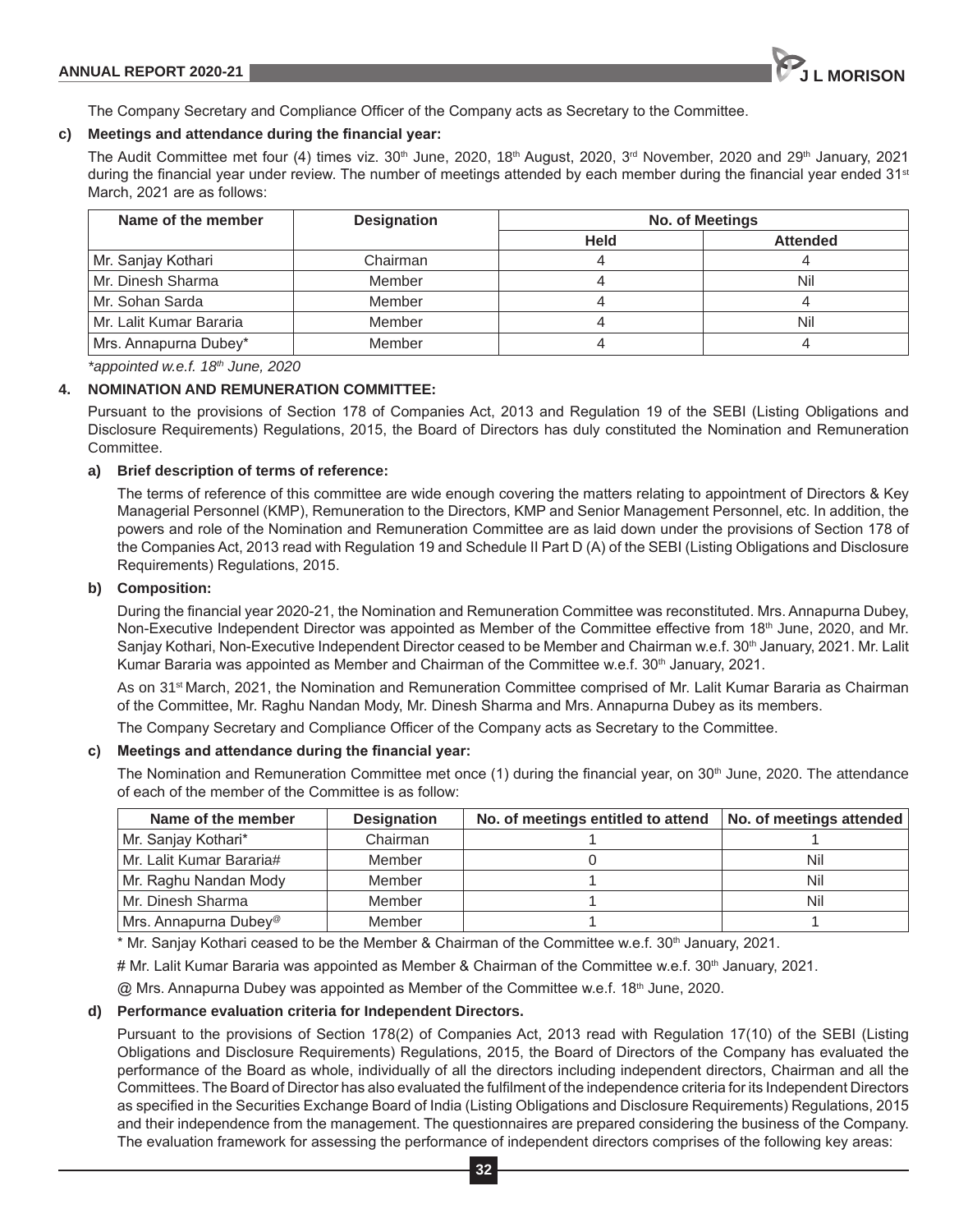

- 1. Attendance at Board and Committee Meetings;
- 2. Quality of contribution to Board deliberations;
- 3. Strategic perspectives or inputs regarding future growth of the Company and its performances;
- 4. Providing perspectives and feedback going beyond information provided by the management.

# **5. STAKEHOLDERS' RELATIONSHIP COMMITTEE:**

Pursuant to the provisions of Section 178 of Companies Act, 2013 and Regulation 20 of the SEBI (Listing Obligations and Disclosure Requirements) Regulations, 2015, the Board of Directors has duly constituted the Stakeholders' Relationship Committee.

# **a) Brief terms of reference**:

The Committee is empowered to oversee the redressal of investors' complaints pertaining to share transfers, non-receipt of annual reports, dividend payments, issue of duplicate certificates, transfer/transmission/demat/remat of shares and other miscellaneous complaints. The Committee is also responsible for the satisfactory redressal of investors' complaints and recommends measures for overall improvement in the quality of investor services. In addition, the terms of reference of the Committee are as laid down under Regulation 20 and Schedule II Part D (B) of SEBI (Listing Obligations and Disclosure Requirements) Regulations, 2015 read with Section 178 of the Companies Act, 2013.

# **b) Composition:**

During the financial year 2020-2021, the Stakeholders Relationship Committee was reconstituted. Mrs. Annapurna Dubey, Non-Executive Independent Director was appointed as member of the Committee effective from 30<sup>th</sup> January, 2021, Mr. Sanjay Kothari, Non-Executive Independent Director ceased to be Member & Chairman w.e.f. 30<sup>th</sup> January, 2021 and Mr. Lalit Kumar Bararia was appointed as Chairman of the Committee w.e.f. 30<sup>th</sup> January, 2021. As on 31<sup>st</sup> March, 2021, the Stakeholders' Relationship Committee comprised of Mr. Lalit Kumar Bararia as a Chairman of the Committee, Mr. Sohan Sarda and Mrs. Annapurna Dubey, as its members.

The Company Secretary and Compliance Officer of the Company acts as Secretary to the Committee.

# **c) Status of Investors' Complaints:**

| At the beginning of the financial | Received during the | <b>Resolved during the</b> | Pending at the end of |
|-----------------------------------|---------------------|----------------------------|-----------------------|
| vear                              | financial year      | financial year             | financial year        |
|                                   |                     |                            |                       |

# **6. CORPORATE SOCIAL RESPONSIBILITY (CSR) COMMITTEE:**

Pursuant to the provisions of Section 135 of the Companies Act, 2013, the Board of Directors has duly constituted the Corporate Social Responsibility (CSR) Committee.

# **a) Brief description of terms of reference:**

- To frame the CSR Policy, Annual CSR Plan and its review from time-to-time.
- To ensure effective implementation and monitoring of the CSR activities as per the approved policy, plans and budget.
- To ensure compliance with the laws, rules and regulations governing the CSR and to periodically report to the Board of Directors.

# **b) Composition:**

As on 31<sup>st</sup> March, 2021, the Corporate Social Responsibility Committee comprised of Mr. Sanjay Kothari as Chairman of the Committee, Mr. Lalit Kumar Bararia and Mr. Sohan Sarda as its members.

The Company Secretary and Compliance officer of the Company acts as Secretary to the Committee.

# **c) Meeting and attendance during the financial year:**

The Corporate Social Responsibility Committee met twice during the financial year on  $30<sup>th</sup>$  June, 2020 and 29<sup>th</sup> January, 2021. The details of attendance of each member in the meetings are as follows:

| Name of the Member      | <b>Designation</b> | No. of Meetings |                 |
|-------------------------|--------------------|-----------------|-----------------|
|                         |                    | Held            | <b>Attended</b> |
| Mr. Sanjay Kothari      | Chairman           |                 |                 |
| l Mr. Sohan Sarda       | Member             |                 |                 |
| Mr. Lalit Kumar Bararia | Member             |                 | Nil             |

# **7. RISK MANAGEMENT COMMITTEE:**

During the financial year 2020-21, the Company was not required to constitute Risk Management Committee under Regulation 21 of the SEBI (Listing Obligations and Disclosure Requirements) Regulations, 2015.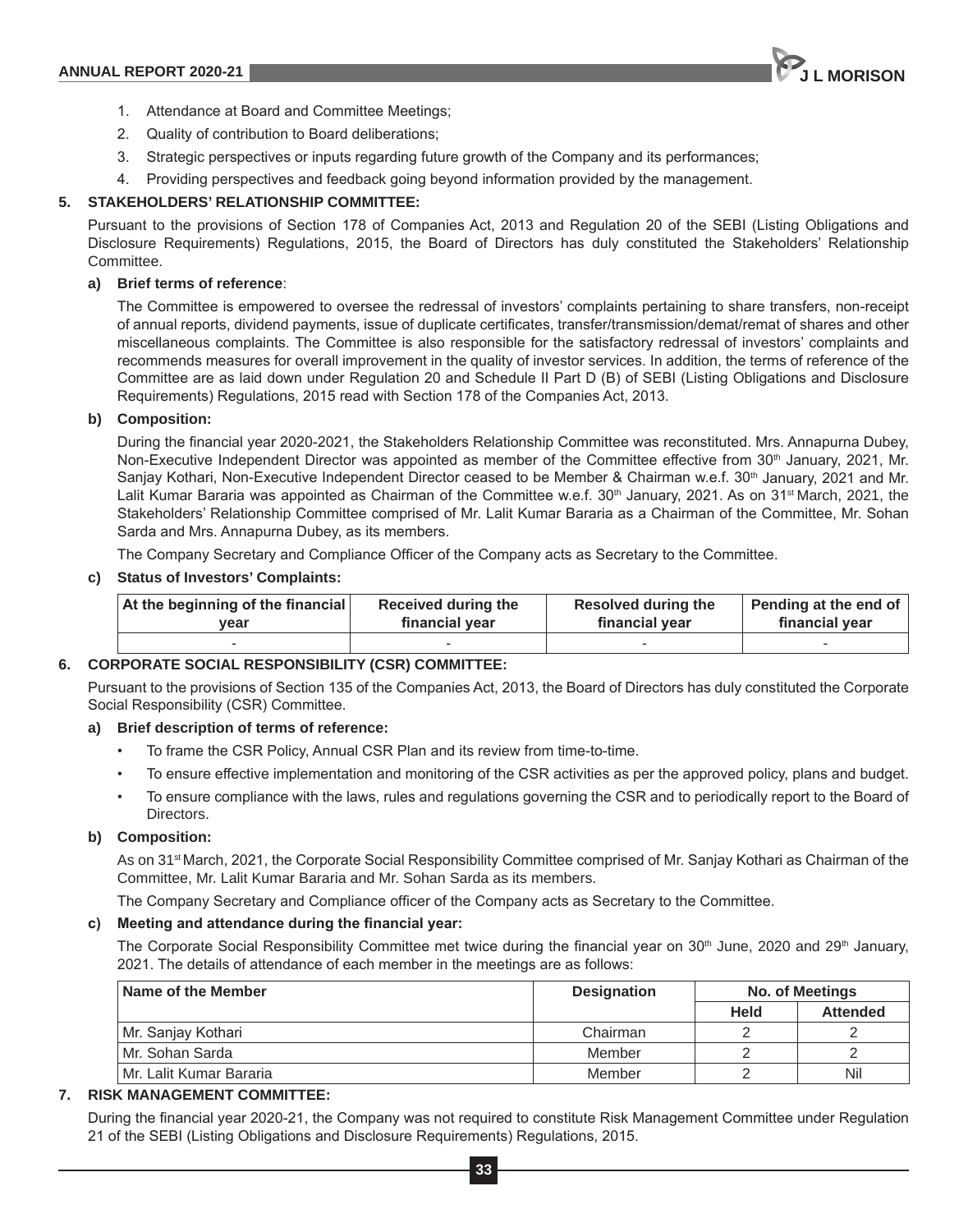# **8. REMUNERATION OF DIRECTORS:**

- **a)** Except for the sitting fees paid to the Non-Executive Directors for attending the Board and Committee Meetings, there were no other pecuniary relationship or transactions the Non-Executive Director had *vis-à-vis* the Company during the financial year 2020-21.
- **b)** Non-Executive Directors did not draw any remuneration from the Company. The sitting fees to Non-Executive Directors is being paid at the rate of Rs. 10,000/- for each meeting of the Board and Committees (excluding CSR Committee) attended by them. The Company does not pay any commission to its Directors.

# **Details of remuneration/sitting fees paid to the Directors during the financial year ended 31st March, 2021 and shares held by them on that date are as follows:**

**(Rs. in lakhs)**

| <b>Name</b>                                                                                         | <b>Salary</b> | <b>Perquisites</b><br>or Allowances | <b>Contribution to PF</b><br>& others | <b>Sitting</b><br>fees | <b>Total</b> | Total no. of<br>shares held |
|-----------------------------------------------------------------------------------------------------|---------------|-------------------------------------|---------------------------------------|------------------------|--------------|-----------------------------|
| Mr. Raghu Nandan Mody*                                                                              |               |                                     |                                       |                        |              | 250                         |
| Mr. Sanjay Kothari                                                                                  |               |                                     |                                       | 1.30                   | 1.30         |                             |
| Mr. Sohan Sarda                                                                                     | 56.14         | 0.40                                | 3.93                                  |                        | 60.47        |                             |
| Mr. Dinesh Sharma                                                                                   |               |                                     |                                       | 0.10                   | 0.10         |                             |
| Mrs. Sakshi Mody (Resigned<br>w.e.f. close of business hours of<br>8 <sup>th</sup> December, 2020)* |               |                                     |                                       |                        |              |                             |
| Mr. Lalit Kumar Bararia                                                                             |               |                                     |                                       | 0.10                   | 0.10         |                             |
| Mrs. Annapurna Dubey<br>(Appointed w.e.f. 18 <sup>th</sup> June, 2020)                              |               |                                     |                                       | 0.90                   | 0.90         |                             |

\*Opted to waive the sitting fees for attending the Board & Committee Meetings.

- i. The above details of remuneration or fees paid include all elements of remuneration package of individual director summarized under major group.
- ii. Apart from the above-mentioned remuneration or fees paid, there is no other fixed component and performance linked incentives based on the performance criteria.
- iii. The tenure of office of the Executive Director is as per terms of his appointment and can be terminated by either party by giving 60 days' notice in writing. There is no separate provision for payment of severance fees. There are no separate service contracts with any of the directors.
- iv. No stock options are offered to any of the Directors of the Company.

# **9. GENERAL BODY MEETINGS:**

# • **Location and time, where last three Annual General Meetings (AGM) held:**

| <b>Financial year</b> | Time       | Date                                        | Location                                                   |
|-----------------------|------------|---------------------------------------------|------------------------------------------------------------|
| 2017-18               | 2.30 p.m.  | ∣ 3 <sup>rd</sup> August, 2018              | Rabindra Tirtha, 33-1111, Major Arterial Road, 3rd Rotary, |
|                       |            |                                             | New Town, Kolkata - 700 156                                |
| 2018-19               |            | 10.30 a.m. 20 <sup>th</sup> September, 2019 | Rabindra Tirtha, 33-1111, Major Arterial Road, 3rd Rotary, |
|                       |            |                                             | New Town, Kolkata - 700 156                                |
| 2019-20               | 11.45 a.m. | 30th November, 2020                         | Club Ecovista, Ecospace Business Park, Plot No. IIF/11,    |
|                       |            |                                             | Action Area II, Rajarhat, Newtown, Kolkata-700160          |

# • **Special resolutions passed at last three AGMs:**

| <b>AGM</b>                       | <b>Particulars of Special Resolutions</b>                                                                                                                                |
|----------------------------------|--------------------------------------------------------------------------------------------------------------------------------------------------------------------------|
| 3rd August, 2018                 | Re-appointment of Mr. Sanjay Kothari as a Non-Executive Independent Director for a second<br>term of five years with effect from 1 <sup>st</sup> April, 2019.            |
|                                  | Revision in remuneration of Mr. Sohan Sarda, Executive Director & CEO of the Company<br>2.<br>w.e.f. 1 <sup>st</sup> April, 2018 for the remaining period of his tenure. |
|                                  | Confirmation of appointment of Mr. Raghu Nandan Mody as a Non-Executive Director of the<br>3.<br>Company.                                                                |
| 20 <sup>th</sup> September, 2019 | Re-appointment of Mr. Dinesh Sharma as a Non-Executive Independent Director for a second<br>term of five years with effect from 24 <sup>th</sup> December, 2019.         |
|                                  | Revision in remuneration of Mr. Sohan Sarda, Executive Director & CEO of the Company<br>2.<br>w.e.f. 1 <sup>st</sup> April, 2019 for the remaining period of his tenure. |
|                                  |                                                                                                                                                                          |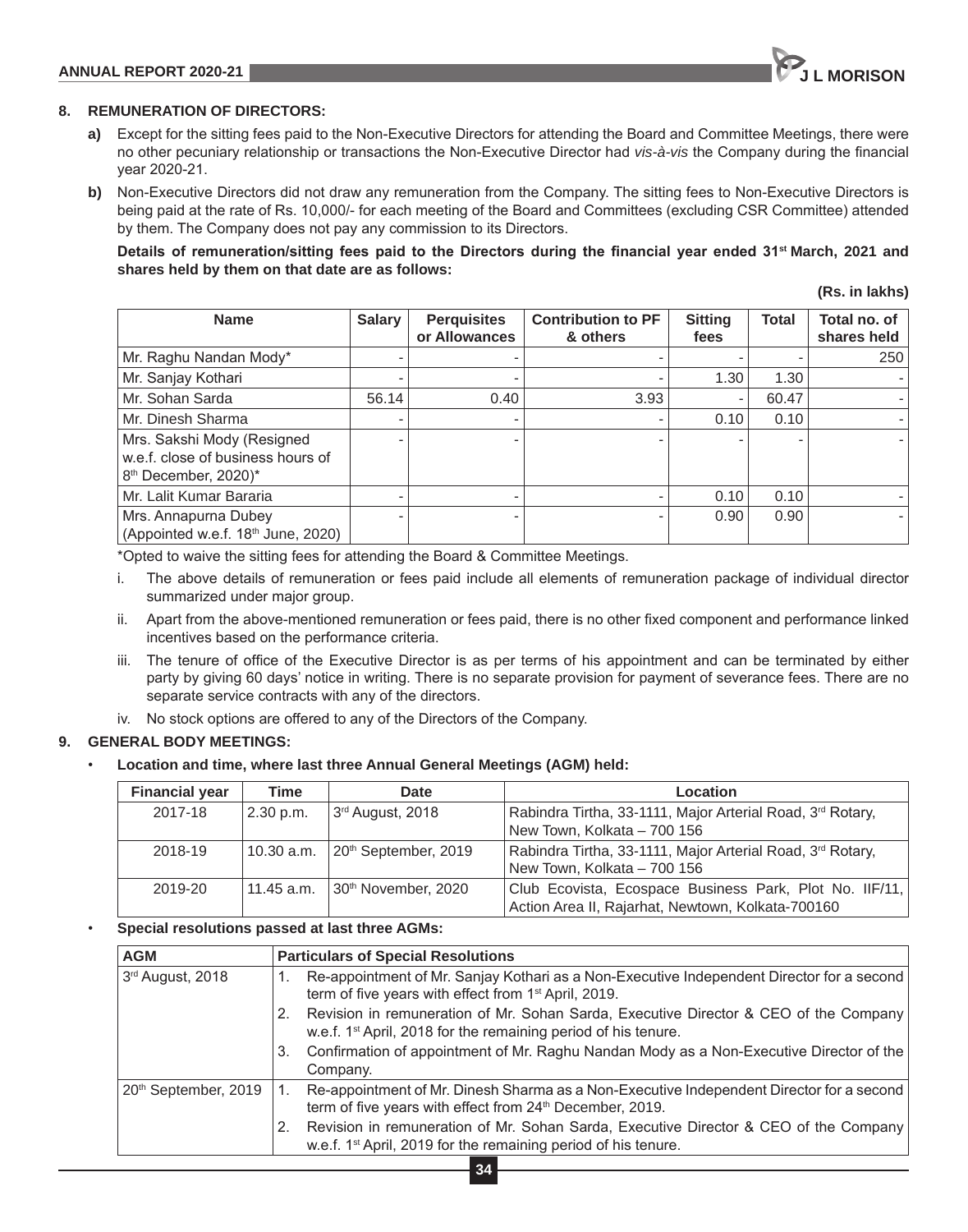| <b>AGM</b>          |             | <b>Particulars of Special Resolutions</b>                                                                         |
|---------------------|-------------|-------------------------------------------------------------------------------------------------------------------|
| 30th November, 2020 | $1_{\cdot}$ | Re-appointment of Mr. Sohan Sarda, as a Whole Time Director (designated as Executive                              |
|                     |             | Director and CEO) of the Company for a period from 1 <sup>st</sup> February 2020 to 31 <sup>st</sup> March, 2023. |

# • **Postal Ballot:**

During the financial year 2020-21, no resolution was passed through postal ballot process.

None of the business proposed to be transacted at ensuing Annual General Meeting requires passing of a special resolution through Postal Ballot.

#### **10. MEANS OF COMMUNICATION:**

The financial results are regularly submitted to BSE Limited where the securities of the Company are listed pursuant to the Listing Regulations requirements and are displayed on the Company's website i.e. https://www.jlmorison.com/investorsrelations/#FINANCIAL-INFORMATION

The financial results are normally published in the Aajkaal newspaper (Bengali) and Financial Express newspaper [English (all India Edition)].

During the financial year 2020-21, the Company has published quarterly/half yearly/Annual results as per details mentioned below:

| <b>News Papers</b>                                                                 | Date of Board meeting         | Date of Publishing                                                                                                                                                                                                                 |  |
|------------------------------------------------------------------------------------|-------------------------------|------------------------------------------------------------------------------------------------------------------------------------------------------------------------------------------------------------------------------------|--|
| Aajkaal (Bengali) and<br><b>Financial Express</b><br>[English-(all India Edition)] | 30 <sup>th</sup> June, 2020   | Not published pursuant to the relaxations granted by SEBI from<br>publication of advertisements of quarterly results in the newspapers<br>vide its circular no. SEBI/HO/CFD/CMD1/CIR/P/2020/79 dated<br>12 <sup>th</sup> May, 2020 |  |
|                                                                                    | 18 <sup>th</sup> August, 2020 | 20 <sup>th</sup> August, 2020                                                                                                                                                                                                      |  |
|                                                                                    | 3rd November, 2020            | 5 <sup>th</sup> November, 2020                                                                                                                                                                                                     |  |
|                                                                                    | 29th January, 2021            | 31 <sup>st</sup> January, 2021                                                                                                                                                                                                     |  |

**Website:** The Company's website viz.**https://www.jlmorison.com/** contains a separate dedicated section 'Investor Relations' where shareholders' information is available. The Company's Annual Report is also available in a user-friendly and downloadable format.

**New releases, presentations, among others:** All corporate announcements made to the Stock Exchange during the financial year 2020-21 are available on the website of the Company.

During the financial year 2020-21, the Company has not made any presentation to institutional investors or analysts.

# **11. GENERAL SHAREHOLDER INFORMATION:**

- a. Annual General Meeting: Monday, 27<sup>th</sup> September, 2021 at 11:45 a.m. at Club Ecovista, Ecospace Business Park, Plot No. IIF/11, Action area II, Rajarhat, Newtown, Kolkata – 700160
- **b.** Financial Year: 1<sup>st</sup> April to 31<sup>st</sup> March

# **c. Book Closure:**

The Register of Members and the Share Transfer Books of the Company shall remain closed from Tuesday, 21<sup>st</sup> September, 2021 to Monday, 27<sup>th</sup> September, 2021(both days inclusive).

# **d. Cut-off date for remote e-voting:**

The remote e-voting/voting rights of the shareholders/beneficial owners shall be reckoned on the equity shares held by them as on the cut-off date i.e. Monday, 20<sup>th</sup> September, 2021. Remote e-voting shall remain open from Friday, 24<sup>th</sup> September, 2021 (9.00 a.m.) and end on Sunday, 26<sup>th</sup> September, 2021 (5.00 p.m.).

# **e. Dividend Payment Date:**

The dividend of Re. 1/- per equity share of Rs. 10/- each, as recommended by the Board, if declared at the AGM, will be credited / paid directly in their bank accounts, subject to deduction of income-tax at source wherever applicable, between  $7<sup>th</sup>$  October, 2021 to 20<sup>th</sup> October, 2021. For the Members who have not furnished their bank account details, the Company shall dispatch the dividend warrants.

## **f. Listing on Stock Exchanges**:

BSE Limited: Phiroze Jeejeebhoy Towers, Dalal Street, Mumbai- 400 001

# **g. Listing Fees:**

The Company has paid the listing fees to the BSE Limited (BSE) for the financial year 2021-22.

# **h. Stock Code:**

BSE: 506522

ISIN: INE430D01015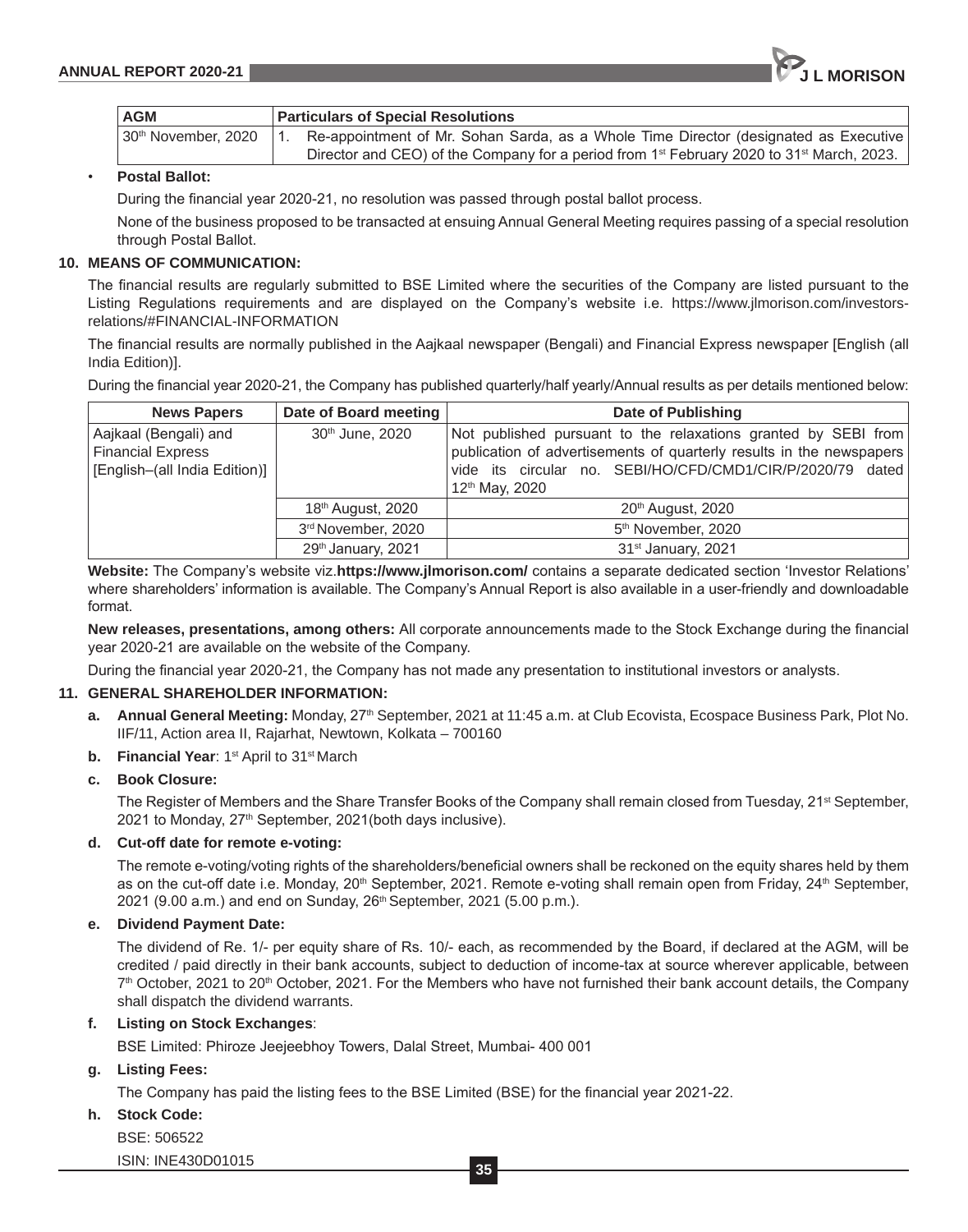# **i. Stock Market Price Data**:

The monthly high/low quotations of shares traded on the BSE Limited during each month in last financial year are as follows:

| <b>Month</b>  | Share price of the Company on BSE (Rs)* |          |              | <b>BSE Sensex (Points)*</b> |           |              |
|---------------|-----------------------------------------|----------|--------------|-----------------------------|-----------|--------------|
|               | <b>High</b>                             | Low      | <b>Close</b> | <b>High</b>                 | Low       | <b>Close</b> |
| Apr-20        | 1784.90                                 | 1500.00  | 1686.00      | 33,887.25                   | 27,500.79 | 33,717.62    |
| $Mav-20$      | 1.779.00                                | 1.600.00 | 1,663.90     | 32,845.48                   | 29.968.45 | 32.424.10    |
| $Jun-20$      | 1.894.00                                | 1.650.50 | 1.800.00     | 35.706.55                   | 32,348.10 | 34.915.80    |
| <b>Jul-20</b> | 1.868.80                                | 1,650.50 | 1,841.00     | 38,617.03                   | 34.927.20 | 37,606.89    |
| Aug-20        | 2,170.00                                | 1,688.00 | 1,949.60     | 40,010.17                   | 36,911.23 | 38,628.29    |
| Sep-20        | 2.000.00                                | 1.720.00 | 1.774.50     | 39.359.51                   | 36.495.98 | 38.067.93    |
| $Oct-20$      | 1.899.00                                | 1,731.00 | 1,884.00     | 41,048.05                   | 38,410.20 | 39.614.07    |
| <b>Nov-20</b> | 1.989.00                                | 1,805.05 | 1,906.25     | 44,825.37                   | 39,334.92 | 44,149.72    |
| Dec-20        | 2.039.95                                | 1,801.65 | 1,878.85     | 47,896.97                   | 44,118.10 | 47,751.33    |
| $Jan-21$      | 2.049.00                                | 1,775.00 | 1,950.05     | 50,184.01                   | 46,160.46 | 46,285.77    |
| Feb-21        | 2,074.25                                | 1,816.10 | 1,900.00     | 52,516.76                   | 46,433.65 | 49,099.99    |
| Mar-21        | 2,115.00                                | 1,701.00 | 2,009.80     | 51,821.84                   | 48,236.35 | 49,509.15    |

\*Source: *www.bseindia.com*

**j. Performance of J. L. Morison (India) Limited share price in comparison to BSE Sensex (Based on closing price) during the financial year ended 31st March, 2021.**



# **k. Trading of Securities:**

The securities of the Company were not suspended from trading during the financial year 2020-21.

# **l. Registrar and Share Transfer Agents:**

CB Management Services (P) Ltd.

P-22, Bondel Road, Kolkata – 700 019,

Phone No. (033) 40116700

E-mail: rta@cbmsl.com.

# **m. Share Transfer System**:

Pursuant to Regulation 40(1) of the SEBI (Listing Obligations and Disclosure Requirements) Regulations, 2015, with effect from 1st April, 2019, SEBI has mandated that, securities can be transferred only in dematerialized mode, except in case of transmission or transposition of the securities. Further, SEBI has fixed 31<sup>st</sup> March, 2021 as the cut-off date for relodgement of transfer deeds and the shares that are re-lodged for transfer shall be issued only in demat mode. Therefore, the members holding shares in physical form are requested to consider converting their holdings into dematerialized form. Transfers of equity shares in electronic form are effected through the depositories with no involvement of the Company. The Stakeholders' Relationship Committee is authorized by the Board to approve the transfers, which are noted at subsequent Board Meetings.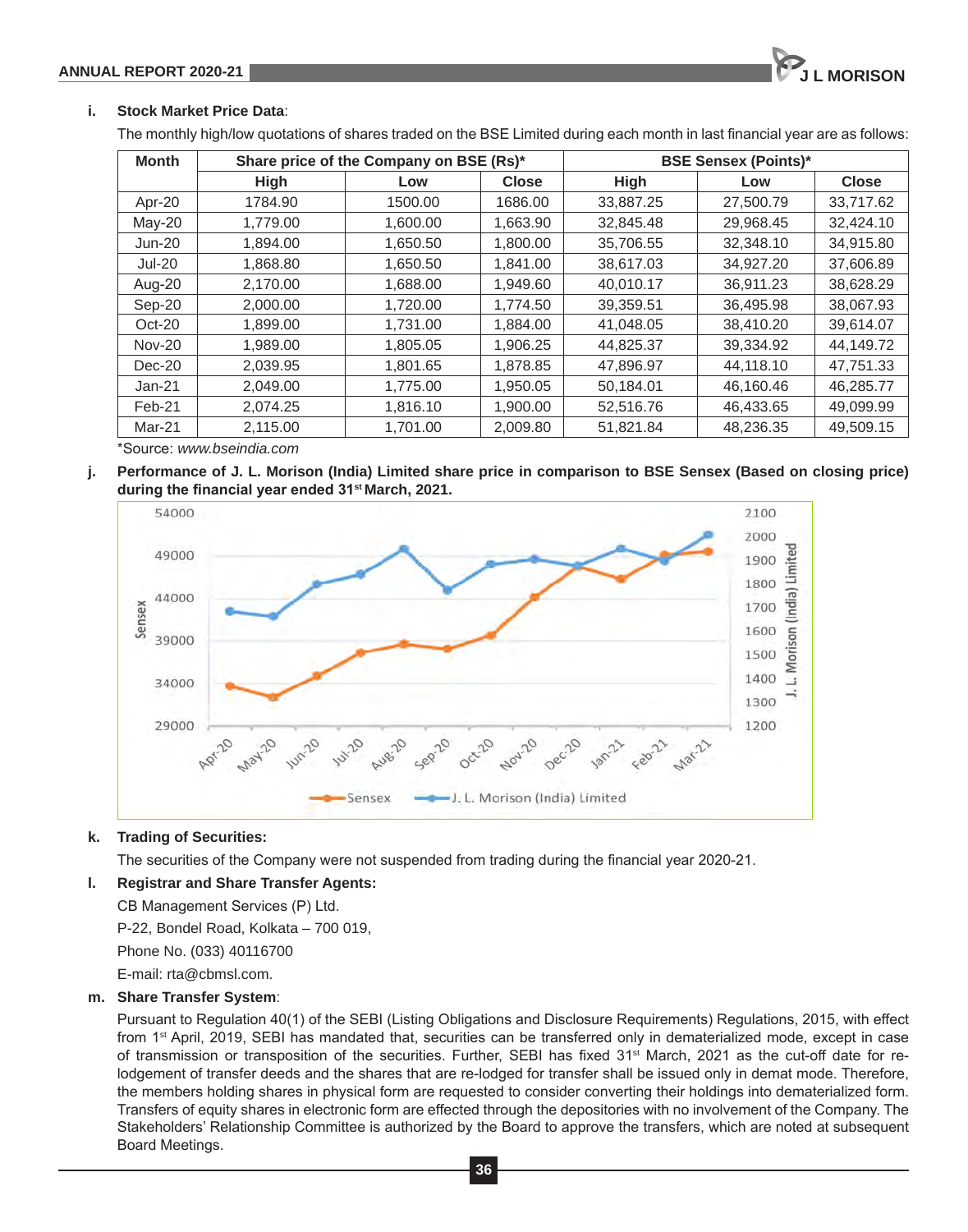

#### **n. Distribution of Shareholding as on 31st March, 2021:**

| Shares having nominal value<br>of Rs.10/- each | No. of<br>shareholders | % to total no. of<br>shareholders | No. of shares | % to total paid up<br>share capital |
|------------------------------------------------|------------------------|-----------------------------------|---------------|-------------------------------------|
| $1 - 500$                                      | 2,513                  | 97.59                             | 96,868        | 7.10                                |
| $501 - 1000$                                   | 17                     | 0.66                              | 12,913        | 0.95                                |
| $1001 - 2000$                                  | 15                     | 0.58                              | 22,166        | 1.62                                |
| $2001 - 3000$                                  |                        | 0.04                              | 2,659         | 0.19                                |
| $3001 - 4000$                                  | 0                      | 0.00                              | 0             | 0.00                                |
| $4001 - 5000$                                  | 2                      | 0.08                              | 9.869         | 0.72                                |
| $5001 - 10000$                                 | 6                      | 0.23                              | 39.690        | 2.91                                |
| $10001 - 50000$                                | 15                     | 0.58                              | 2,81,005      | 20.59                               |
| 50001 and above                                | 6                      | 0.23                              | 8,99,864      | 65.92                               |
| Total                                          | 2,575                  | 100.00                            | 13,65,034     | 100.00                              |

# **o. Dematerialization of Shares and liquidity:**

As on 31st March, 2021, 98.17% of the total shares of the Company were in dematerialized form. Your Company confirms that the entire Promoters' holding is in dematerialized form and the same is in line with the directives issued by the Securities and Exchange Board of India.

# **p. Convertible Instrument:**

The Company has not issued any American Depository Receipts (ADRs)/ Global Depository Receipts (GDRs), warrants or any convertible instruments, therefore none were outstanding as on 31<sup>st</sup> March, 2021.

# **q. Commodity Price risk or foreign exchange risk and hedging activities:**

The Company did not engage in the business of Commodity trading. The foreign exchange fluctuation risk with regard to imports made by the Company is mitigated by currency hedging.

# **r. Plant Location:**

E-95/1, MIDC, Waluj, near Siemens factory, Waluj, Aurangabad – 431 136, Maharashtra.

# **s. Registered Office/ Corporate Office & Address for Investors' Correspondence:**

| <b>Registered Office</b>                                                  | <b>Registrar and Share Transfer Agent Office</b> |  |
|---------------------------------------------------------------------------|--------------------------------------------------|--|
| J. L. Morison (India) Limited,                                            | <b>CB Management Services (P) Ltd.</b>           |  |
| Rasoi Court, 20, Sir R. N. Mukherjee road, Kolkata - 700 001              | P-22, Bondel Road, Kolkata - 700 019             |  |
| Phone: 033 22480114/22480115                                              | Phone: (033) 40116700,                           |  |
| Email : investors@jlmorison.com                                           | e-mail: rta@cbmsl.com                            |  |
| Website:www.jlmorison.com                                                 |                                                  |  |
| <b>Corporate Office</b>                                                   |                                                  |  |
| Peninsula Business Park, Tower "A",                                       |                                                  |  |
| 8 <sup>th</sup> Floor, Senapati Bapat Marg, Lower Parel, Mumbai - 400 013 |                                                  |  |
| Phone: 022 61410300                                                       |                                                  |  |

# **t. List of all credit ratings obtained by the entity along with revisions (if any) during the financial year 2020-21**:

During the financial year 2020-21, the Company has not obtained any credit ratings from any ratings agency.

# **12. OTHER DISCLOSURES:**

# **a. Related party transactions:**

During the financial year 2020-21, the Company had no transactions with its related parties which may have conflict with the interest of the Company. The transactions with the related parties, as per the requirements of the Indian Accounting Standard (Ind AS) 24, are disclosed in Notes to Accounts, forming part of the Annual Report. The policy on dealing with Related Party Transaction is available on Company's website https://www.jlmorison.com/investors-relations/#POLICIES

# **b. Compliance by the Company:**

The Company has complied with all the requirements of the SEBI (Listing Obligations and Disclosure Requirements) Regulations, 2015. There were no penalties or strictures imposed either by the SEBI or stock exchanges or any other statutory authorities for non-compliance of any matter relating to capital market during the last three years.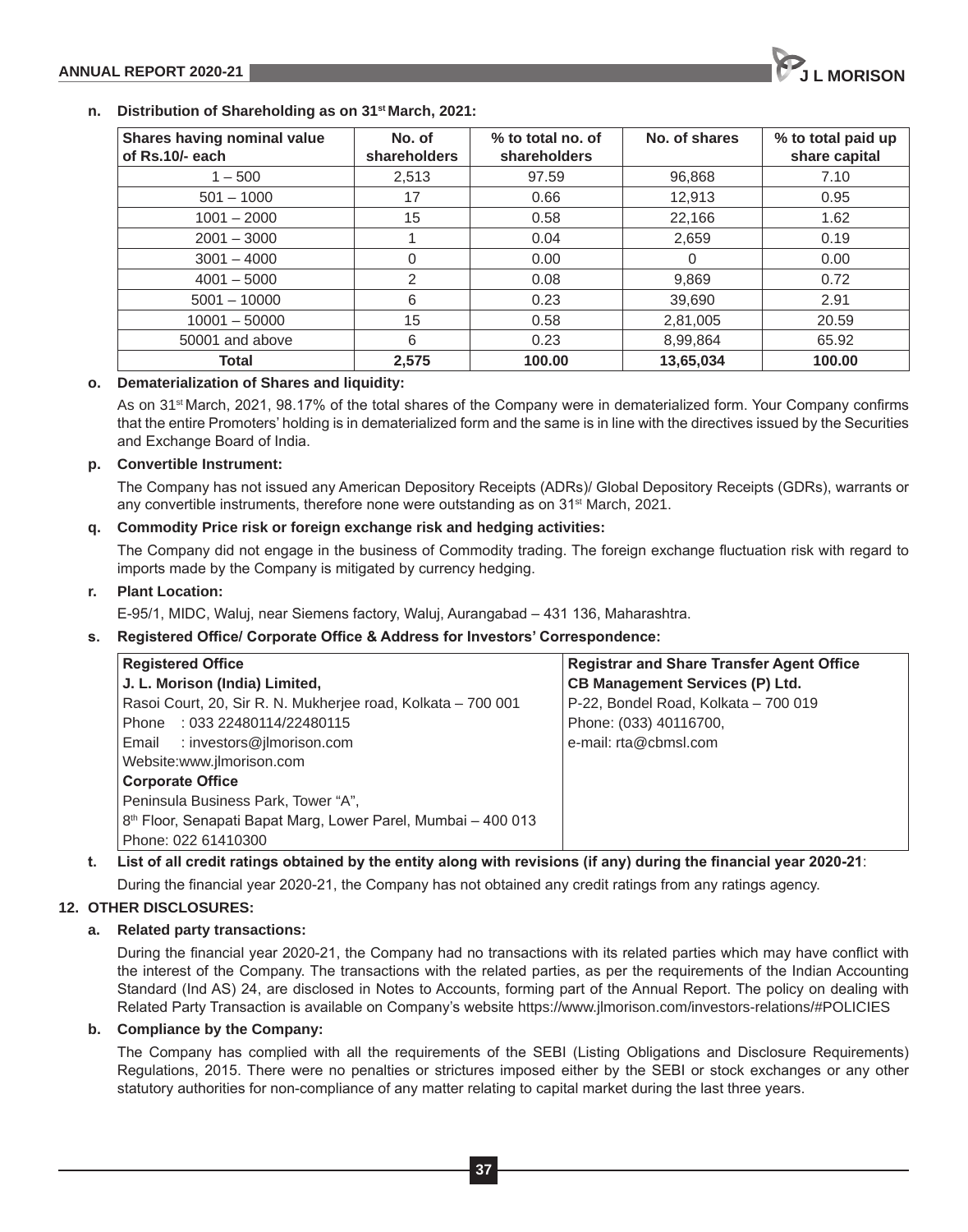

# **c. Whistle-Blower Policy/Vigil Mechanism and affirmation that no personnel have been denied access to the Audit Committee:**

The Company has established a mechanism for its employees and directors to report concerns about unethical behavior, actual or suspected fraud, or violation of code of conduct. The mechanism also provides for adequate safeguards against victimization of employees and directors who avail of the mechanism and also provide for direct access to the Chairman of the Audit Committee in the exceptional cases. We affirm that during the financial year 2020-21, no employee or director was denied access to the Audit Committee.

**d. Adoption of mandatory and non-mandatory requirements of Regulation 27 of the SEBI (Listing Obligations and Disclosure Requirements) Regulations, 2015:**

The Company has complied with all mandatory requirements of Regulation 27 of the SEBI (Listing Obligations and Disclosure Requirements) Regulation, 2015.

The Company has adopted following non-mandatory requirements of Regulation 27 and Part E of Schedule II of the SEBI (Listing Obligations and Disclosure Requirements) Regulations, 2015:

- (a) Audit Qualification The Company is in the regime of unmodified audit opinion on financial statements.
- (b) Reporting of Internal Auditor The Internal Auditors directly reports to the Audit Committee.
- **e. Policy for determining "material" subsidiaries:** As the Company does not have any subsidiary, the policy for determining the "material" subsidiaries has not been made.
- **f. Commodity price risks or foreign Exchange risk and hedging activities**: The Company did not engage in the business of Commodity trading. The foreign exchange fluctuation risk with regard to imports made by the company is mitigated by currency hedging.
- **g. Details of utilization of funds raised through preferential allotment or qualified institutions placement as specified under Regulation 32 (7A) of the SEBI (Listing Obligation and Disclosure Requirements) Regulation, 2015:**

During the financial year 2020-21, the Company has not raised any funds through preferential allotment or qualified institutions placement.

# **h. Certificates from Practicing Company Secretary-**

A certificate received from M/s. M Baldeva Associates, Company Secretaries, Thane certifying that none of the directors on the Board of the Company have been debarred or disqualified from being appointed or continuing as director of the Company by Securities and Exchange Board of India (SEBI)/Ministry of Corporate Affairs or any other statutory authority is appended herewith and forms part of this Report.

# **i. Recommendation by the Committees:**

The Board has accepted all recommendations made by its committees during the financial year 2020-21.

# **j. Fees paid to Statutory Auditors-**

The details of fees for all services paid by the Company to M/s. Lodha & Co., Chartered Accountants, Statutory Auditors of the Company during the financial year 2020-21 are as under:

| Particulars                              | Amount (Rs. in lakhs) |  |
|------------------------------------------|-----------------------|--|
| Audit Fees including limited review fees | 8.00                  |  |
| Re-imbursement of expenses               | 0.80                  |  |

# **k. Disclosures in relation to the Sexual Harassment of Women at Workplace (Prevention, Prohibition and Redressal) Act, 2013:**

| Sr. No. | <b>Particulars</b>                                 | <b>No. of Complaints</b> |
|---------|----------------------------------------------------|--------------------------|
| a.      | Complaints filed during the financial year         |                          |
| b.      | Complaints disposed of during the financial year   |                          |
| C.      | Complaints pending as on end of the financial year |                          |

# **l. Code of Conduct for Prevention of Insider Trading:**

As per SEBI (Prohibition of Insider Trading) Regulations, 2015, the Company has adopted Code of Conduct for Regulating, Monitoring and Reporting of Trading by Insiders and Code of Practices and Procedures for Fair Disclosure of Unpublished Price Sensitive Information. All the directors, designated persons and third parties such as auditors, consultants etc. who could have access to the unpublished price sensitive information of the Company are governed by this code. The trading window was closed as and when required. The Company Secretary has been appointed as the Compliance Officer and is responsible for adherence to the code.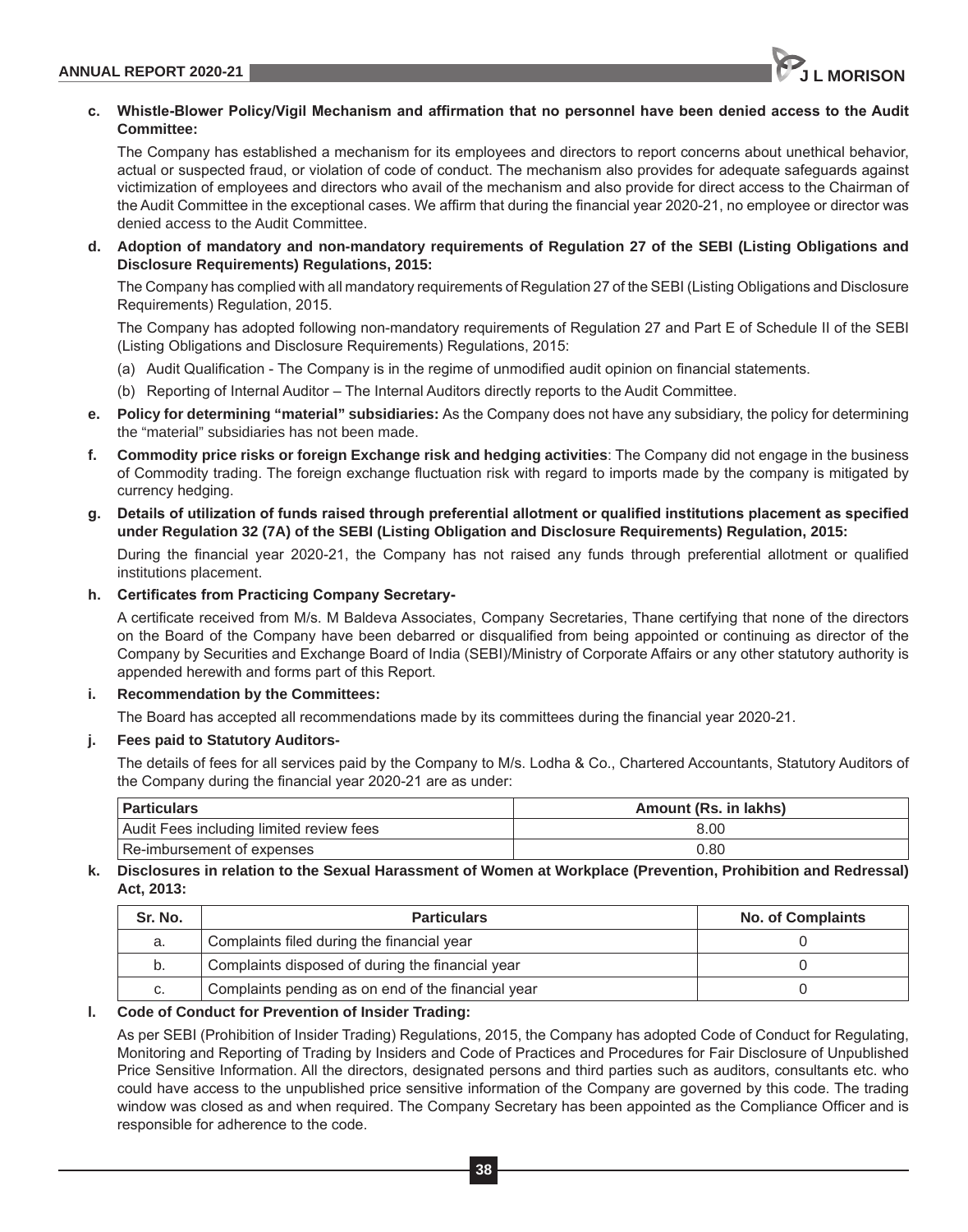# **m. SHE (Safety, Health & Environment) System:**

The Company has adopted Safety, Health and Environment (SHE) system with a commitment to provide a safe and healthy working environment.

# **13. Compliance of the requirement of Corporate Governance Report:**

During the financial year 2020-21, the Company has complied with the requirements of Corporate Governance Report of sub paras (2) to (10) of the Point C of Schedule V of SEBI (Listing Obligations and Disclosure Requirements) Regulations, 2015.

# **14. Disclosure of the compliance with Corporate Governance:**

The Company has complied with the Regulations 17 to 20, 22, 23, 24A, 25 to 27 and Clauses (b) to (i) sub-regulation 2 of Regulation 46 of the SEBI (Listing Obligations and Disclosure Requirements) Regulations, 2015 during the financial year 2020- 21, whenever applicable. Regulations 21 and 24 of the SEBI (Listing Obligations and Disclosure Requirements) Regulations, 2015 are not applicable to the Company.

# **15. Disclosure of accounting treatment:**

In the preparation of financial statements, the Company has followed the Indian Accounting Standards (Ind AS) as specified under Section 133 of the Companies Act, 2013, issued by the Institute of Chartered Accountants of India (ICAI) to the extent applicable.

# **16. Disclosure with respect to demat suspense account/unclaimed suspense account**

The Company had none of its securities lying in demat suspense account /unclaimed suspense account arising out of public/ bonus/right issues during the financial year 2020-21 or as on 31st March, 2021. Hence, the particulars relating to aggregate number of shareholders and the outstanding securities in suspense account and other related matters are not required to be given.

#### **17. Compliance declaration for Code of Conduct:**

A declaration by the Executive Director & CEO of the Company affirming compliance by the Board members and Senior Management Personnel to the Code of conduct is also annexed herewith and forms part of Annual Report.

#### **18. Compliance Certificate by Auditors:**

The Company has obtained a certificate from its Statutory Auditors regarding compliance of conditions of Corporate Governance as stipulated in Schedule V of the SEBI (Listing Obligations and Disclosure Requirements), 2015 which is appended herewith and forms part of the Annual Report.

# **For and on behalf of the Board of Directors For J. L. Morison (India) Limited**

**Sanjay Kothari Sohan Sarda** Place: Mumbai **Director Executive Director & CEO** Date: 11th June, 2021 **DIN: 00258316 DIN: 00129782**

#### **Declaration – Code of Conduct**

As per Regulation 17 read with Schedule V of the Securities and Exchange Board of India (Listing Obligations and Disclosure Requirements) Regulations, 2015, I, Sohan Sarda, Executive Director & CEO of the Company do hereby confirm that the Board Members and the Senior Management Personnel have confirmed compliance with the Code of Conduct during the financial year ended 31st March, 2021.

**For J. L. Morison (India) Limited**

 **Sohan Sarda** Place: Mumbai **Executive Director & CEO** Date: 11th June, 2021 **DIN: 00129782**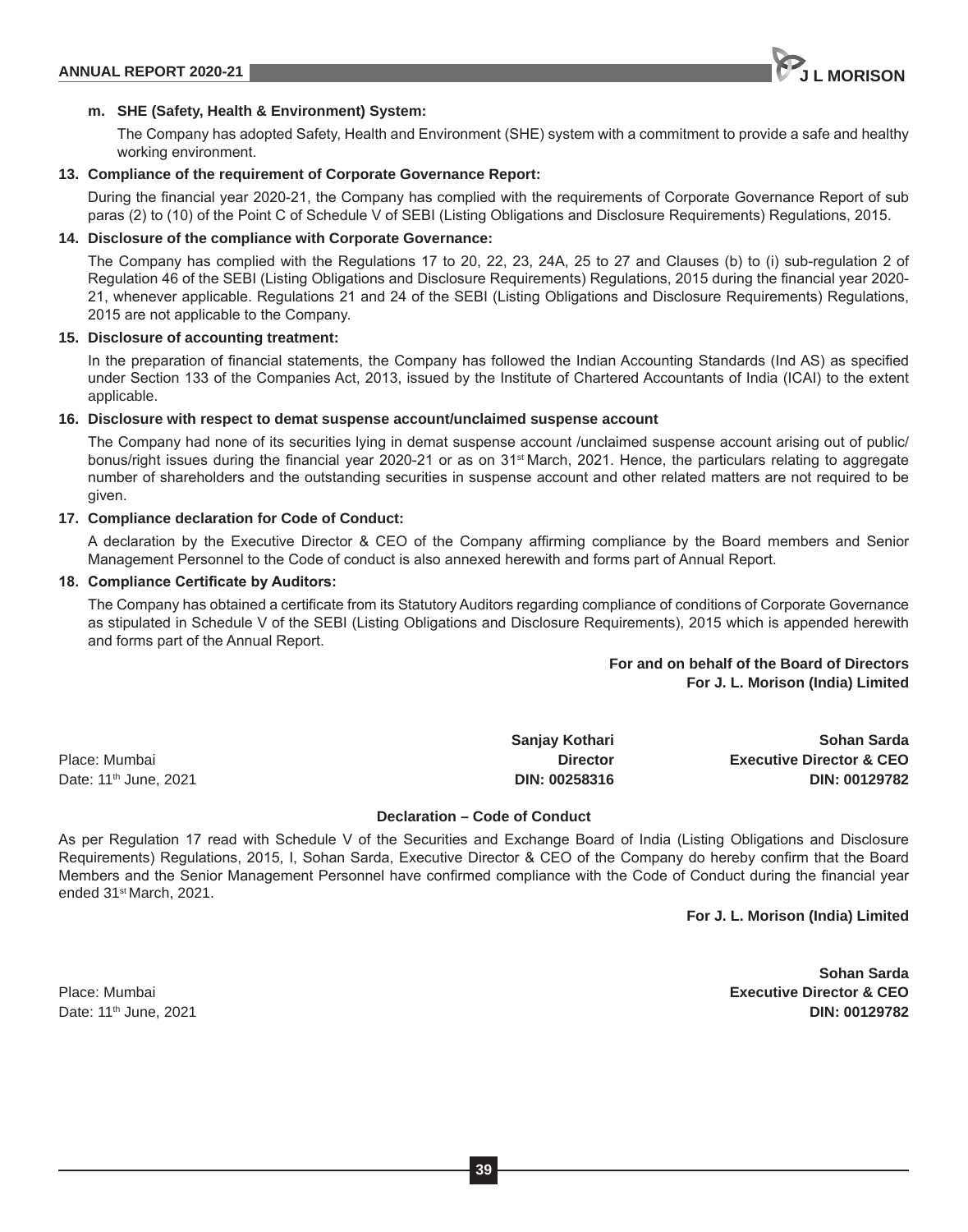# **CERTIFICATE OF NON-DISQUALIFICATION OF DIRECTORS**

**[Pursuant to Regulation 34(3) read with Schedule V Para C Sub-clause 10(i) of the SEBI (Listing Obligations and Disclosure Requirements) Regulations, 2015]**

**To**

**The Members of**

**J. L. Morison (India) Limited** Rasoi Court, 20, Sir R. N. Mukherjee road, Kolkata – 700 001

I have examined the relevant registers, records, forms, returns and disclosures received from the directors of **J. L. Morison (India) Limited** (CIN: L51109WB1934PLC088167), having registered office at Rasoi Court, 20, Sir R. N. Mukherjee Road, Kolkata- 700 001(hereinafter referred to as 'the Company'), produced before me by the Company for the purpose of issuing this Certificate, in accordance with Regulation 34(3) read with Schedule V Para- C Sub clause 10(i) of the Securities and Exchange Board of India (Listing Obligations and Disclosure Requirements) Regulations, 2015.

In my opinion and to the best of my information and according to the verifications (including Directors Identification Number (DIN) status at the portal www.mca.gov.in) as considered necessary and explanations furnished to me by the Company and its officers, I hereby certify that none of the Directors on the Board of the Company as stated below during the Financial Year ended 31<sup>st</sup> March, 2021 have been debarred or disqualified from being appointed or continuing as director of companies by the Securities and Exchange Board of India, Ministry of Corporate Affairs, or any such other Statutory Authority:

| Sr.<br>No. | Name of Director        | <b>DIN</b> | Date of appointment in Company<br>(as appearing on the MCA portal) |
|------------|-------------------------|------------|--------------------------------------------------------------------|
|            | Mr. Raghu N. Mody       | 00053329   | 28.05.1987                                                         |
| 2.         | Mr. Sohan H. Sarda      | 00129782   | 01.02.2017                                                         |
| 3.         | Mr. Sanjay Kothari      | 00258316   | 05.08.2011                                                         |
| 4.         | Mr. Lalit Kumar Bararia | 00204670   | 01.02.2017                                                         |
| 5.         | Mr. Dinesh Sharma       | 06798909   | 24.12.2014                                                         |
| 6.         | Mrs. Annapurna Dubey    | 08760434   | 18.06.2020                                                         |

Ensuring the eligibility for the appointment / continuity of every director on the Board is the responsibility of the management of the Company. My responsibility is to express an opinion based on my verification. This certificate is neither an assurance as to the future viability of the Company nor of the efficiency or effectiveness with which the management has conducted the affairs of the Company.

**For M Baldeva Associates**

*Company Secretaries*

**CS Manish Baldeva Place:** Thane **Proprietor Date:** 11th June, 2021 **M. No. FCS: 6180 C.P. No. 11062 UDIN: F006180C000446741**